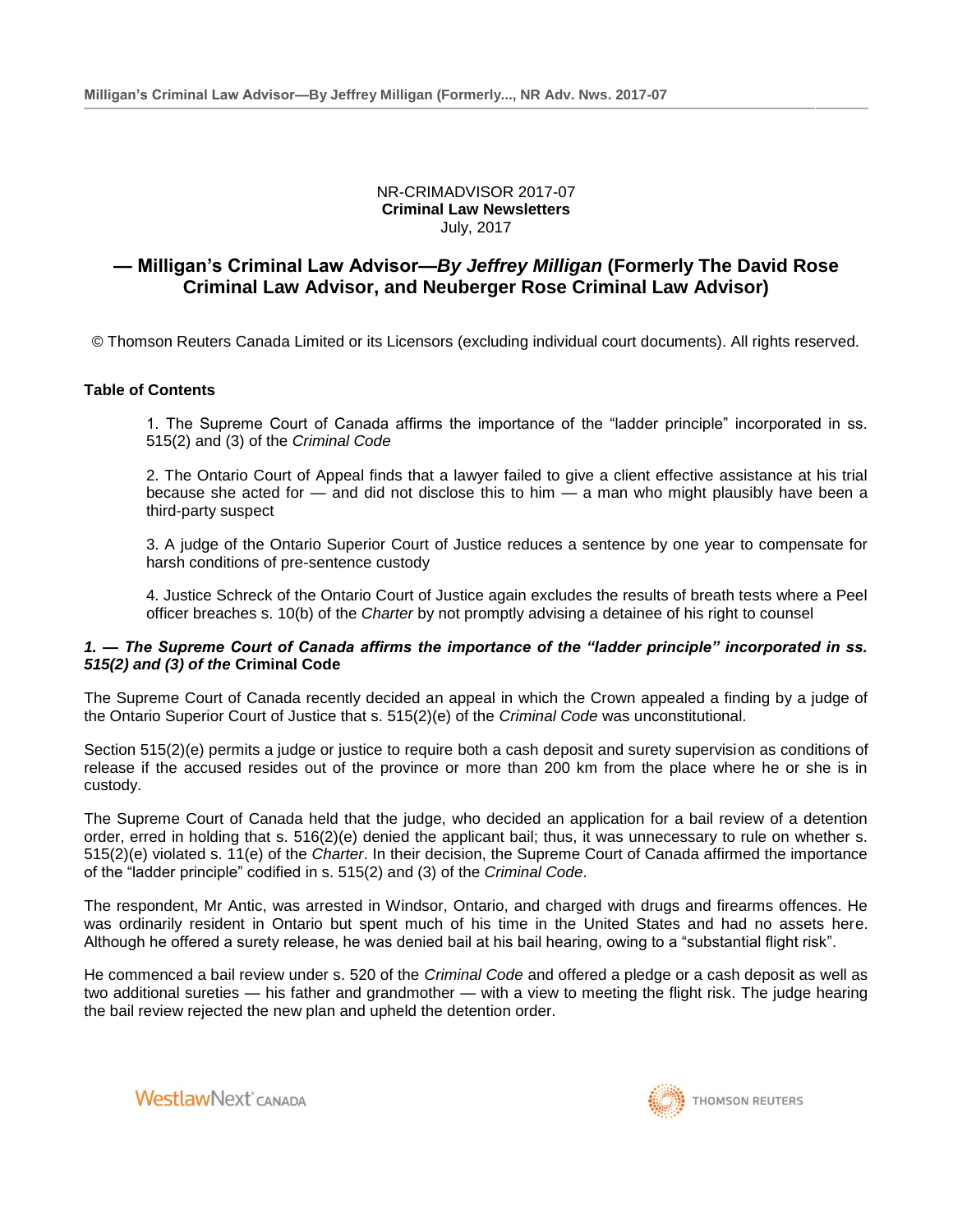The judge insisted on a cash deposit because he was concerned that Mr Antic could abscond if what was at stake was a "mere pledge" of \$10,000 from his grandmother. He "speculated", as Wagner J. put it at para. 12, that Mr Antic would assume that if he absconded, the state would not seize his elderly grandmother's house. Thus, a surety bail alone was not, for the bail review judge, adequate to bind the conscience of the applicant. The bail review judge wrote that he would have released the applicant on a bail with *both* a cash deposit and surety supervision, but Mr Antic did not qualify for this because he was ordinarily resident of the province and lived within 200 km of where he was in custody.

A second bail review was brought before the same judge after Mr Antic had pleaded guilty to the drug charges (thus removing the "reverse onus" from play) and after a co-accused had been released. The bail review judge still upheld the detention order because he was concerned about the flight risk.

In a third bail review, the same judge found that s. 515(2)(e) violated s. 11(e) of the *Charter* (the right not to be denied reasonable bail) and struck down the geographical limitation within s. 515(2)(e). He also released him on a surety bail with a cash deposit in the amount of \$100,000.

Mr Antic was released after over a year in pre-trial custody once he raised the funds to make the \$100,000 cash deposit.

The Supreme Court of Canada granted leave to appeal the bail review because there is no right of appeal a decision under s. 520 of the *Criminal Code* to the Ontario Court of Appeal.

Beginning in the sixties, scholars and courts began to recognize that requiring a cash deposit as a precondition to bail could operate harshly against the poor. In 1972, the *Bail Reform Act* codified the "ladder principle" that is now incorporated in s. 515(2) and (3) of the *Criminal Code*. The "ladder principle" requires that the form of release be no more onerous than is required. In the words of Healy JCQ, as he then was, in *R. v. Anoussis*[, 2008](http://nextcanada.westlaw.com/Link/Document/FullText?findType=Y&pubNum=6407&serNum=2016968938&originationContext=document&transitionType=DocumentItem&vr=3.0&rs=cblt1.0&contextData=(sc.Search))  [CarswellQue 8409, 2008 QCCQ 8100](http://nextcanada.westlaw.com/Link/Document/FullText?findType=Y&pubNum=6407&serNum=2016968938&originationContext=document&transitionType=DocumentItem&vr=3.0&rs=cblt1.0&contextData=(sc.Search)) (C.Q.), which was quoted with approval at para. 29, "release is favoured at the earliest reasonable opportunity and . . . on the least onerous grounds".

The statutory regime in s. 515(2) and (3) requires that an accused be released "on his giving an undertaking with conditions" but it is open to the prosecutor to show cause why a more stringent form of release, or a detention order, is justified. Each form of release, moving up the "ladder" from s. 515(2)(a) to s. 515(2)(e) involves, as Wagner J. wrote at para. 46, "more burdensome conditions of release for the accused than the one before it".

Section 515(3) prohibits a judge or justice from imposing a more onerous form of release unless the Crown shows why a less stringent form of release is inappropriate: "The justice shall not make an order under any of paragraphs 2(b) to (e) unless the prosecution shows cause why an order under the immediately preceding paragraph should not be made."

Justice Wagner held that a pledge and a cash deposit perform the very same function: the accused or his or her surety may lose his or her money if the accused breaches a term of the bail. As Wagner J. put it at para. 49, "Release with a pledge of money thus has the same coercive power as release with a cash deposit."

Thus, the bail review judge erred in that he insisted on a cash deposit despite the availability of a pledge. To quote Justice Wagner at para. 52, he "was fixated on a cash deposit because he believed the erroneous assumption that cash is more coercive than a pledge" whereas "a recognizance is functionally equivalent to a cash bail and has the same coercive effect". The bail review judge misapplied the "ladder principle".

He also erred in holding that the "pull of bail" would not be strong enough without a cash deposit. He was concerned that Mr Antic believed that the state would not take forfeiture proceedings against her elderly grandmother. This was, Wagner J. concluded, improper conjecture.



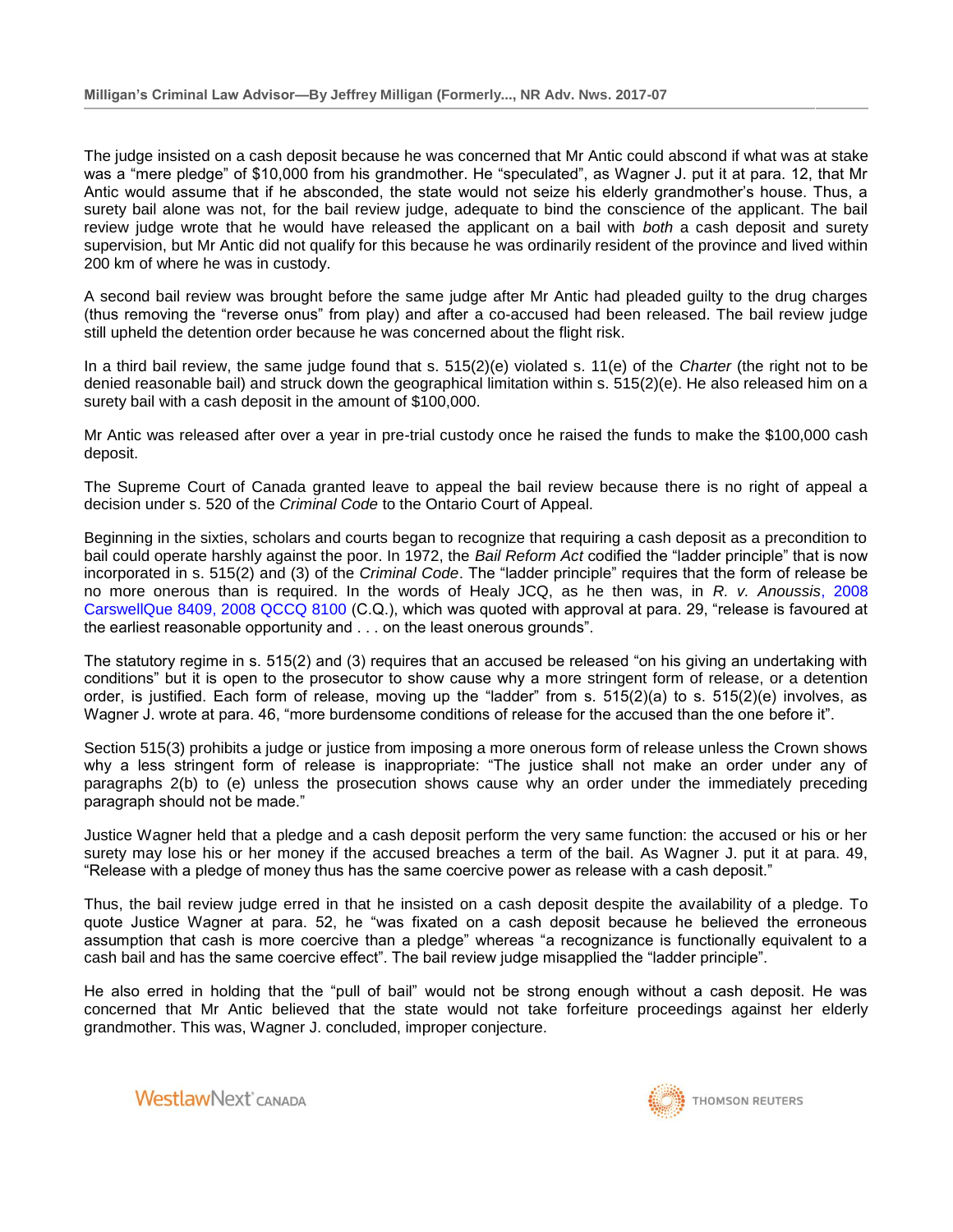Further, the quantum was set well beyond the reach of the accused and his sureties. Courts have long held that it is impermissible to "fix the amount of a surety or cash deposit so high as to effectively constitute a detention order", as Justice Wagner wrote at para. 56. Not surprisingly, it took months and months for the accused to raise the money for the cash deposit.

Not only was the bail review judge's insistence on cash bail unreasonable in that he did not apply the "ladder principle", but the quantum he set was Mr Antic's "*de facto* prison" because it was too high.

Requiring a cash deposit has the potential to result in increased incarceration of accused persons and restricts impecunious persons from judicial interim release. An accused person's release should not be contingent on his or her ability "to marshall funds or property in advance", as Professor Martin Friedland put it in his landmark study on bail.

Had the bail review judge properly applied the bail provisions, the Supreme Court concluded, Mr Antic would have been given reasonable bail. They reversed the finding of unconstitutionality and ordered the release by replacing his release order with a cash-only bail on the same terms.

In the closing paragraphs of the decision, Justice Wagner noted with dismay that the bail provisions of the *Criminal Code* are applied unevenly and inconsistently across this country and, notwithstanding s. 11(e) of the *Charter*, the number of persons on remand has increased dramatically in recent years.

## *R. v. Antic*[, 2017 SCC 27, 2017 CarswellOnt 8134](http://nextcanada.westlaw.com/Link/Document/FullText?findType=Y&pubNum=6407&serNum=2041776215&originationContext=document&transitionType=DocumentItem&vr=3.0&rs=cblt1.0&contextData=(sc.Search)) (S.C.C.).

## *2. — The Ontario Court of Appeal finds that a lawyer failed to give a client effective assistance at his trial because she also acted for — and did not disclose this to her client — a man who might plausibly have been a third-party suspect*

The Ontario Court of Appeal recently shed light on how a conflict of interest on the part of defence counsel can give rise to a claim against that lawyer of ineffective assistance of counsel.

Mr Baharloo was convicted of possession of just over 11 grams of crack cocaine for the purpose of trafficking. He appealed his conviction and argued that his lawyer was in a conflict of interest and, thus, he was deprived of effective representation.

The drugs were found in two baggies at his feet on the floor of a car in which he was a passenger. According to his evidence at trial, he was being given a lift by a woman he had just met a few days earlier in a car she said she had borrowed from her roommate. He only met the other passenger a few days earlier as well. Mr Baharloo denied that the drugs that were found at his feet ever belonged to him or that he knew they were there. This, of course, leaves open the possibility that they belonged to someone else, perhaps the driver of the vehicle, the passenger or the owner of the car, a Mr Banda.

Both the driver and passenger were charged, but the charges were withdrawn when they provided statutory declarations that the drugs were not theirs. Mr Banda, the owner, was never charged. Neither the driver, nor the passenger or Mr Banda testified at the trial.

Unbeknownst to the appellant, his trial counsel also acted for the owner of the car on criminal charges that included possession of cocaine.

The Court of Appeal held that his trial counsel was in a conflict of interest which rendered her representation of him to be ineffective and they ordered a new trial.

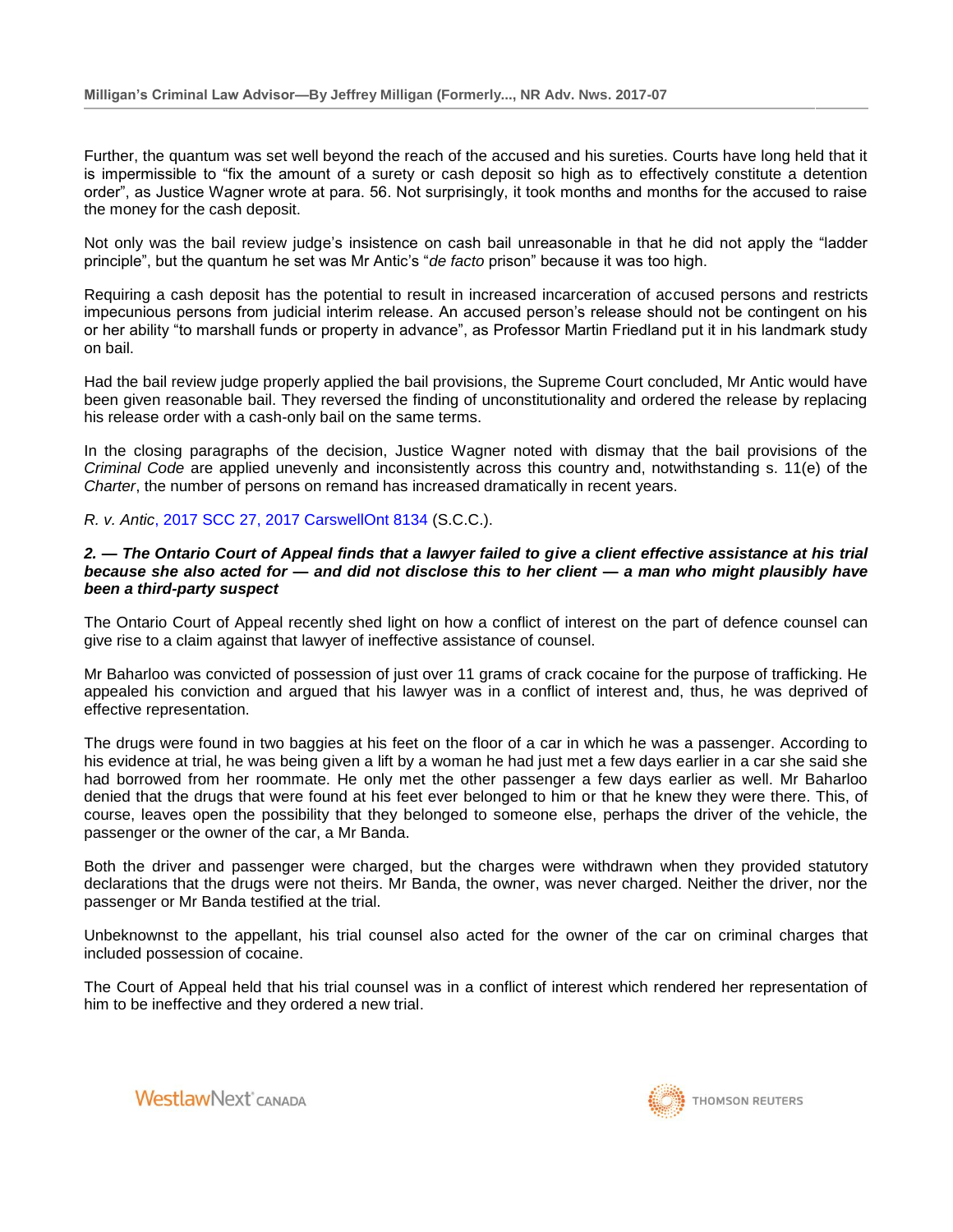When the appellant retained his trial counsel not long after he was arrested, she was acting for the owner of the car on two counts of breach of recognizance charges. She later acted for him — while she was retained by Mr Baharloo — on another set of charges that included possession of stolen property, public mischief and assault with intent to resist arrest.

Shortly after Mr Baharloo's preliminary inquiry was completed, Mr Banda again retained Mr Baharloo's lawyer on possession of cocaine charges. That retainer was terminated and the charge was ultimately dismissed or withdrawn (it is unclear which from the reasons for judgment) shortly before Mr Baharloo's trial. But Mr Banda then retained her for a charge of breach of recognizance and that retainer was later terminated.

Thus, while she was acting for the appellant, she acted for Mr Banda, at least for a time, on *four* sets of charges, including possession of cocaine.

His trial counsel never disclosed to him that she ever acted for the owner of the vehicle in which he was a passenger and he did not find this out until after he was convicted. He was shocked by what he learned and deposed in a "fresh evidence" affidavit that he felt "betrayed".

The duty of counsel to provide effective assistance to their clients require counsel to give each client their undivided loyalty: *R. v. W. (W.)*[, 1995 CarswellOnt 983, 25 O.R. \(3d\) 161](http://nextcanada.westlaw.com/Link/Document/FullText?findType=Y&pubNum=6407&serNum=1995399903&originationContext=document&transitionType=DocumentItem&vr=3.0&rs=cblt1.0&contextData=(sc.Search)) (Ont. C.A.) at p. 171-2.

To establish a lack of effective assistance of counsel based upon a conflict of interest, an appellant must establish:

(a) A conflict of interest on the part of counsel; and

(b) As a result of that conflict, some impairment of counsel's ability to effectively represent the client's interests. The appellant need not demonstrate that, but for the ineffective assistance of counsel, the verdict would have been different.

The case law establishes a two-step test to determine whether a lawyer's acceptance of a retainer would conflict with his or her duty of loyalty to a current client.

The first step is whether a "bright line" rule, articulated by the Supreme Court of Canada in *R. v. Neil*[, \[2002\] 3](http://nextcanada.westlaw.com/Link/Document/FullText?findType=Y&pubNum=6407&serNum=2002515819&originationContext=document&transitionType=DocumentItem&vr=3.0&rs=cblt1.0&contextData=(sc.Search))  [S.C.R. 631, 2002 CarswellAlta 1301](http://nextcanada.westlaw.com/Link/Document/FullText?findType=Y&pubNum=6407&serNum=2002515819&originationContext=document&transitionType=DocumentItem&vr=3.0&rs=cblt1.0&contextData=(sc.Search)) (S.C.C.), applies:

A lawyer may not represent one client whose interests are directly adverse to the immediate interests of another client — *even if the two mandates are unrelated* — unless both clients consent after receiving full disclosure (and preferably independent legal advice) and the lawyer reasonably believes that he or she is able to represent each client without adversely affecting the other.

When this "bright line" rule does not apply, the lawyer may still be in conflict if, as the Supreme Court of Canada put it in *Canadian National Railway Co. v. McKercher LLP*[, \[2013\] 2 S.C.R. 649, 2013 CarswellSask 432](http://nextcanada.westlaw.com/Link/Document/FullText?findType=Y&pubNum=6407&serNum=2030933011&originationContext=document&transitionType=DocumentItem&vr=3.0&rs=cblt1.0&contextData=(sc.Search)) (S.C.C.), "the concurrent representation of clients creates a substantial risk that the lawyer's representation of the client would be materially and adversely affected." This is a more "contextual" analysis of the risk of whether there might be "conflicting pressures on judgment" that may detrimentally favour one client over the other.

The Court of Appeal held that, at the very latest, when Mr Banda retained the lawyer for the charge of possession of cocaine charge, "the interests of the appellant and Banda were clearly opposed". At that time, the obligation to effectively represent the appellant required the lawyer to consider and investigate the availability of a defence that implicated a third-party suspect or suspects — the driver, passenger and Mr Banda, her repeat client. As Brown, J.A. put it at para. 43, "this would pit the appellant's legal interests directly against those of Banda".

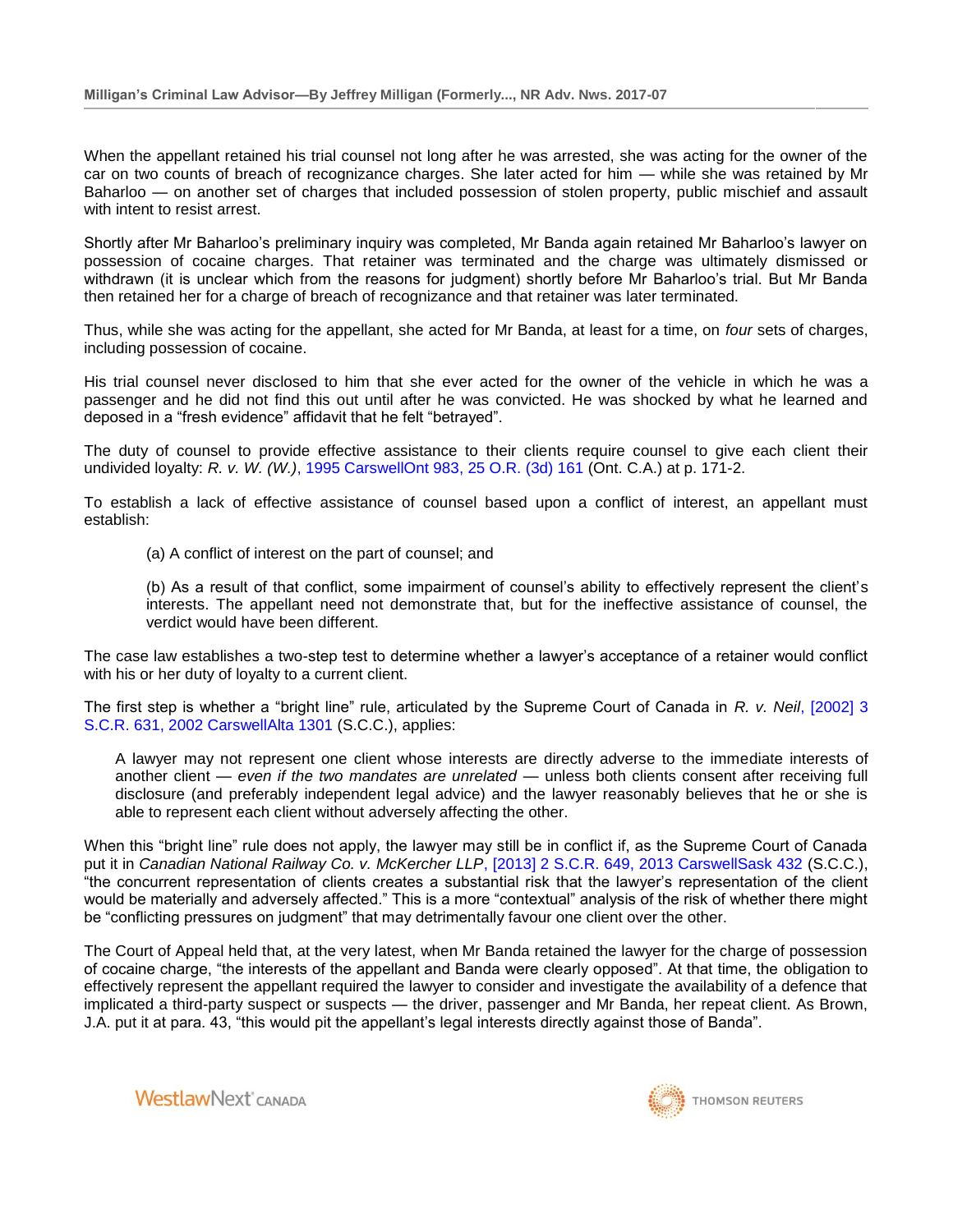To quote Brown, J.A. at para. 50, for Mr Baharloo's trial counsel to investigate and advance a third-party defence on his behalf, "she would have to throw another client, Banda, 'under the bus'." There was a "real risk" that she would "soft peddle" her representation of the appellant to avoid harming the interests of Mr Banda.

Even though the cocaine charge against Mr Banda had been either dismissed or withdrawn prior to Mr Baharloo's trial, the third-party suspect defence was "realistically available" and required counsel's consideration.

Thus, the appellant established that there was an actual conflict of interest arising from his trial lawyer's concurrent representation of both him and the driver of the car and that that conflict impaired her ability to effectively represent him in that it deprived him of a "realistically available" third-party suspect defence.

A new trial was allowed.

*R. v. Baharloo*[, 2017 ONCA 362, 2017 CarswellOnt 6556](http://nextcanada.westlaw.com/Link/Document/FullText?findType=Y&pubNum=6407&serNum=2041594069&originationContext=document&transitionType=DocumentItem&vr=3.0&rs=cblt1.0&contextData=(sc.Search)) (Ont. C.A.)

## *3. — A judge of the Ontario Superior Court of Justice reduces a sentence by one year to compensate for harsh conditions of pre-sentence custody*

Mr Innis recently pleaded guilty to importing a large quantity of cocaine into Canada. It was brought in a shipping container from Guyana.

It fell to Madam Justice Forestell, of the Ontario Superior Court, to determine the appropriate sentence for him.

Mr Innis was charged with a co-conspirator, who pleaded guilty on an earlier date; she received a prison sentence of 10 years pursuant to a joint submission.

As Forestell J. noted in her reasons for sentence, the range for these offences was recently considered by Justice Code in *R. v. Duncan*[, \[2016\] O.J. No. 1013, 2016 CarswellOnt 2872](http://nextcanada.westlaw.com/Link/Document/FullText?findType=Y&pubNum=6407&serNum=2038373627&originationContext=document&transitionType=DocumentItem&vr=3.0&rs=cblt1.0&contextData=(sc.Search)) (Ont. S.C.J.). He concluded that the range of sentence for "mere" couriers of multiple kilograms of cocaine is nine to 12 years and the range of sentence for leaders of conspiracies to import multiple kilograms of cocaine is 12 to 19 years.

Forestell J. found that Mr Innis' role was not a "mere" courier, but he played a role that was closer to a courier than it was to a principal or leader. She found that his role and that of the co-conspirator were roughly the same.

To what degree should the principle of parity affect the imposition of a fit sentence for Mr Innis?

While the co-conspirator's guilty plea was "pivotal" in the resolution in other cases, her sentence was at the very lowest end of the range. She took part in two *subsequent* conspiracies to import drugs before her arrest, which, of course is a significantly aggravating factor.

Moreover, as Forestell J. noted at para. 28, that her sentence was based on a joint submission "reduces the utility of the sentence for parity consideration": *R. v. Reader*[, 2008 CarswellMan 155, 2008 MBCA 42](http://nextcanada.westlaw.com/Link/Document/FullText?findType=Y&pubNum=6407&serNum=2015738156&originationContext=document&transitionType=DocumentItem&vr=3.0&rs=cblt1.0&contextData=(sc.Search)) (Man. C.A.) at paras. 17-9.

Mr Innis had no Canadian criminal record, but he had received a two-year sentence in Trinidad and Tobago for the possession of cocaine for the purpose of trafficking. He became involved in the offence to which he pleaded guilty less than a year after he was released from prison there. This, of course, is also a significantly aggravating factor.

Forestell J. decided that, having regard to all of the circumstances, the fit sentence for Mr Innis, before allowing credit for pre-sentence custody, was 10 years.

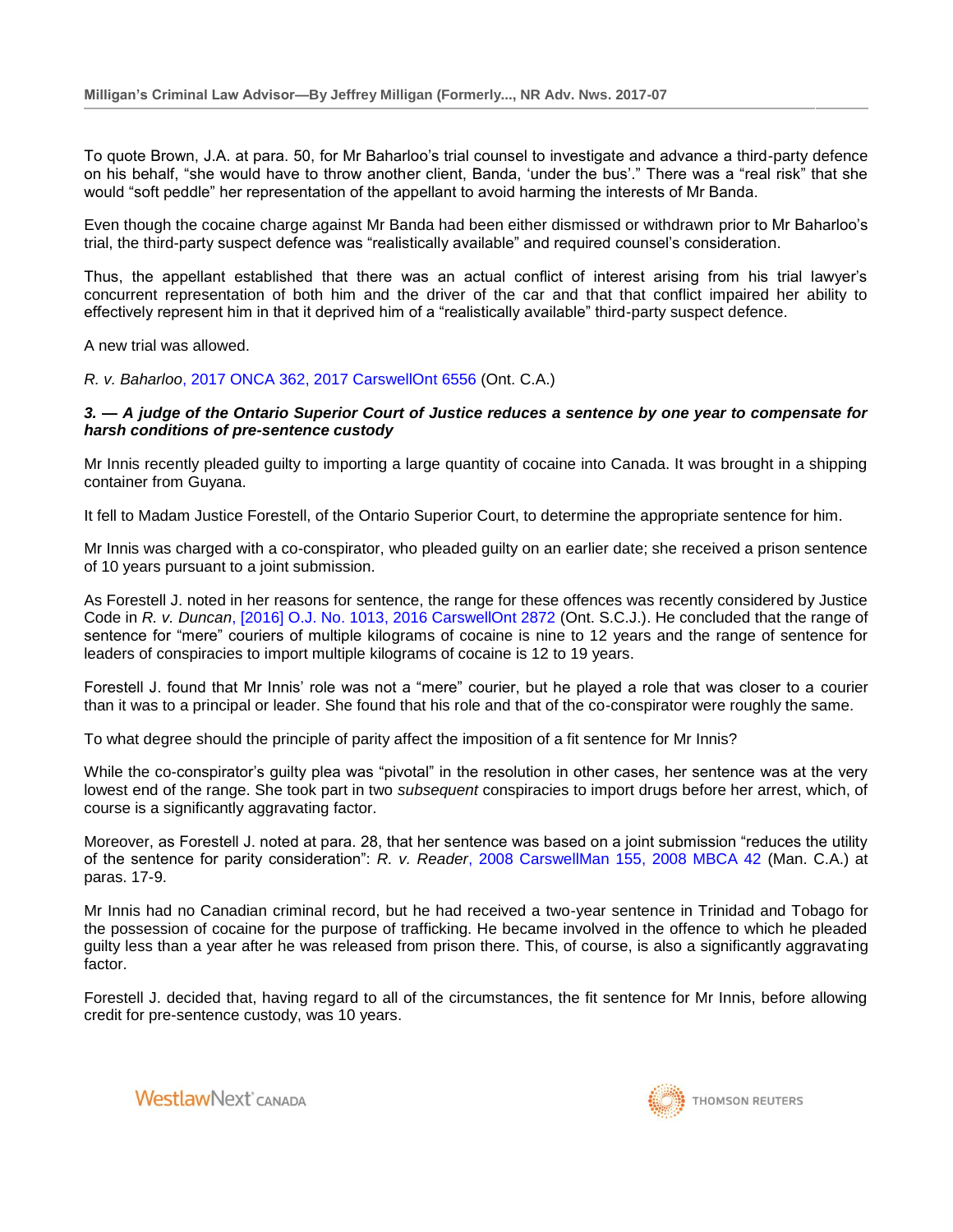He spent some 36 months, 15 days in pre-sentence custody in Toronto and was entitled, pursuant to s. 719(3.1) of the *Criminal Code*, to credit for 1.5 days for each day of pre-sentence custody. This is equivalent to 54 months and 23 days and he received credit for this in accordance with the statute.

But in view of the extremely harsh conditions that prevailed in the detention centres where Mr Innis was on remand, Forestell J. reduced his sentence by one year.

Evidence was called at his sentencing hearing that he was subjected to "lockdowns" at the Toronto South Detention Centre on 297 days. At the Toronto East Detention Centre there were "lockdowns" on 22 days, but he was given access to fresh air on only 59 days of the 218 days that he spent there.

Justice Forestell considered the recent case of *R. v. Duncan*[, 2016 CarswellOnt 15975, 2016 ONCA 754](http://nextcanada.westlaw.com/Link/Document/FullText?findType=Y&pubNum=6407&serNum=2039995796&originationContext=document&transitionType=DocumentItem&vr=3.0&rs=cblt1.0&contextData=(sc.Search)) (Ont. C.A.) in which the Ontario Court of Appeal held, as she put it at para. 35, that "in appropriate circumstances, particularly harsh pre-sentence incarceration conditions can provide mitigation apart from and beyond the 1.5 day credit set out in s. 719(3.1) of the *Code*". At para. 35 of her judgment she quoted the Court of Appeal in *Duncan*, *supra*, with approval: " . . . in considering whether an enhanced credit should be given the court will consider the presentence incarceration and the impact of those conditions upon the accused".

To quote her at para. 36:

I do not read the endorsement in *Duncan* as requiring evidence of the specific impact on the offender in every case. Where, as in the case before me, the evidence establishes that the offender was confined to a cell for extended periods of time on multiple days and denied access to fresh air for a total of over one year of his incarceration, hardship may be inferred.

Forestell J. noted that the UN Standard Minimum Rules for Treatment of Prisoners provides that each prisoner should have at least one hour of suitable exercise in the open air every day. She observed with dismay that Mr Innis was denied access to fresh air for over one-third of the time he spent in pre-sentence custody.

It was, she wrote at para. 38, "shocking" that detention centres in Ontario "are consistently failing to meet minimum standards established by the United Nations in the 1950's" and held that a further reduction of one year of his sentence was warranted.

*R. v. Inniss*[, 2017 ONSC 2779, 2017 CarswellOnt 6969](http://nextcanada.westlaw.com/Link/Document/FullText?findType=Y&pubNum=6407&serNum=2041642387&originationContext=document&transitionType=DocumentItem&vr=3.0&rs=cblt1.0&contextData=(sc.Search)) (Ont. S.C.J.)

## *4. — Justice Schreck of the Ontario Court of Justice again excludes the results of breath tests where a Peel officer breaches s. 10(b) of the* **Charter** *by not promptly advising a detainee of his right to counsel*

Over seven years ago, the Supreme Court of Canada made it clear in *R. v. Suberu*[, 2009 CarswellOnt 4106,](http://nextcanada.westlaw.com/Link/Document/FullText?findType=Y&pubNum=6407&serNum=2019401828&originationContext=document&transitionType=DocumentItem&vr=3.0&rs=cblt1.0&contextData=(sc.Search))  [\[2009\] 2 S.C.R. 460](http://nextcanada.westlaw.com/Link/Document/FullText?findType=Y&pubNum=6407&serNum=2019401828&originationContext=document&transitionType=DocumentItem&vr=3.0&rs=cblt1.0&contextData=(sc.Search)) (S.C.C.) that police are required to inform detainees of their right to counsel "immediately" upon detention.

As we saw two months ago in "The Milligan Criminal Law Advisor", Justice Schreck of the Ontario Court of Justice in Peel held earlier this year that where police did not promptly advise a detainee of his right to counsel after his arrest for "over 80 mgs" this was a breach of s. 10(b) that warranted the exclusion of the breath results under s. 24(2) because this was a systemic problem in Peel: *R. v. Sandhu*[, 2017 ONCJ 226, 2017 CarswellOnt 5063](http://nextcanada.westlaw.com/Link/Document/FullText?findType=Y&pubNum=6407&serNum=2041411085&originationContext=document&transitionType=DocumentItem&vr=3.0&rs=cblt1.0&contextData=(sc.Search)) (Ont. C.J.). In that case — and in an earlier case of his, *R. v. Ahmad*[, 2015 CarswellOnt 16712, 2015 ONCJ 620](http://nextcanada.westlaw.com/Link/Document/FullText?findType=Y&pubNum=6407&serNum=2037534787&originationContext=document&transitionType=DocumentItem&vr=3.0&rs=cblt1.0&contextData=(sc.Search)) (Ont. C.J.) — Schreck J. recited a long (and growing) list of cases in which courts found that the police officers breached s. 10(b) by not promptly advising detainees of their right to counsel.

Last month, Justice Schreck followed his judgment in *Sandhu*, *supra*, and — again — excluded breath readings